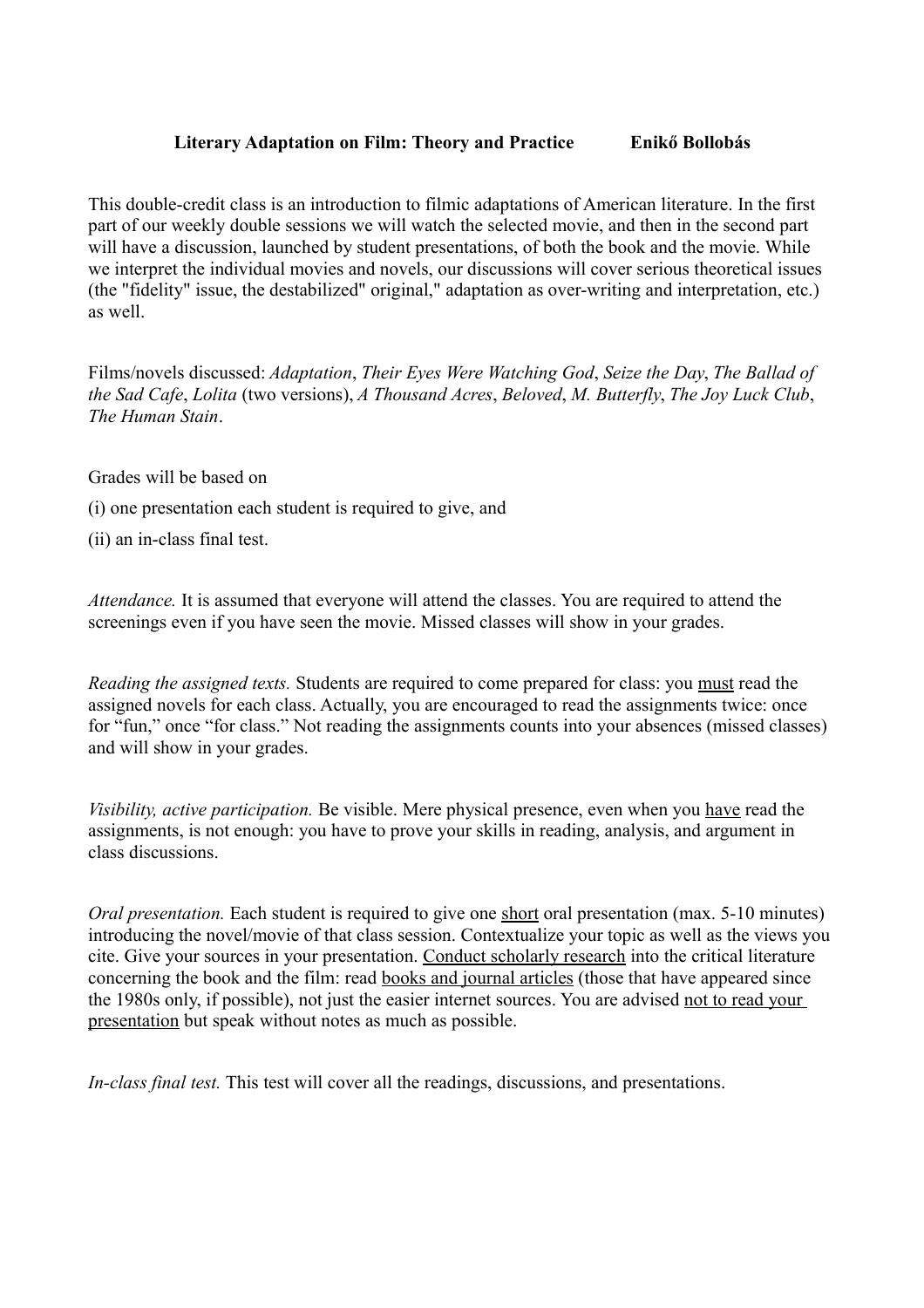## **Schedule of Topics and Presentations**

| September 10                  | Orientation                                      |
|-------------------------------|--------------------------------------------------|
| September 17<br>Presentation: | An adaptation without a novel: Adaptation        |
| September 24<br>Presentation: | Zora Neale Hurston, Their Eyes Were Watching God |
| October 1<br>Presentation:    | Saul Bellow, Seize the Day                       |
| October 8<br>Presentation:    | Carson McCullers, The Ballad of the Sad Cafe     |
| October 15<br>Presentation:   | Vladimir Nabokov, Lolita (two versions)          |
| October 23<br>October 30      | No class<br>No class                             |
| November 6<br>Presentation:   | Jane Smiley, A Thousand Acres                    |
| November 13<br>Presentation:  | Toni Morrison, Beloved                           |
| November 20<br>Presentation:  | David Hwang, M. Butterfly                        |